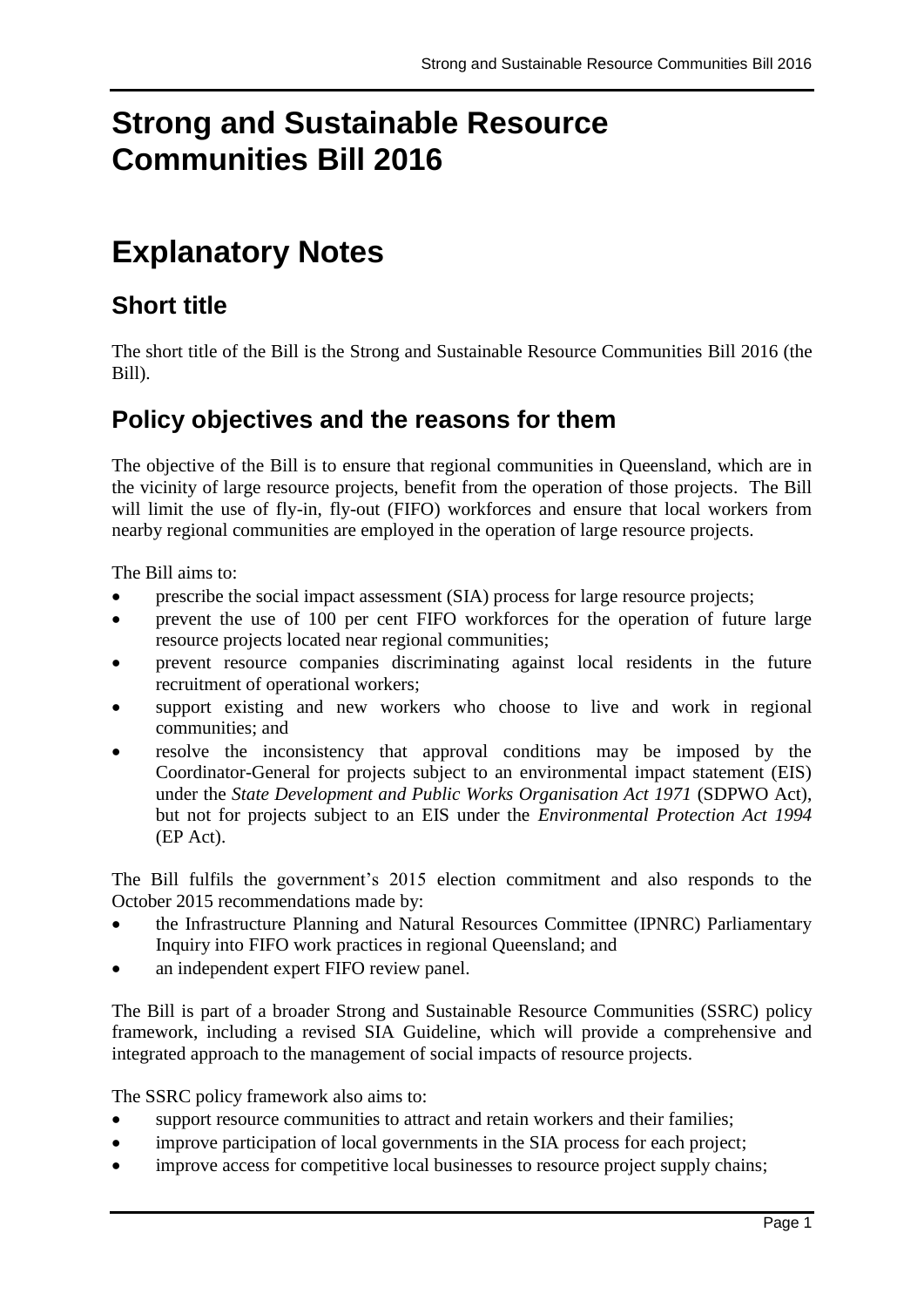- help protect resource worker health and wellbeing;
- provide sufficient flexibility to respond to the peaks and troughs in the resource sector; and
- minimise any consequential increases in costs to both proponents and governments in the assessment and operation of resource projects.

The Bill also amends the *Mineral Resources Act 1989* (MR Act).

#### *Mineral Resources Act 1989* amendments

The MR Act is amended to insert provisions that will prohibit all mineral (f) activity in Queensland. Mineral (f) activity, within the MR Act, includes *in situ* gasification of coal (underground coal gasification (UCG)) and *in situ* gasification of oil shale which use similar processes to extract the mineral. The Bill gives effect to the government's decision to prohibit all UCG activities in Queensland.

In 2009, the Queensland Government established a process to undertake limited UCG trials to determine the commercial and environmental viability of this potential industry. As part of this process, an independent scientific panel (ISP) produced a report on the UCG trials. While the ISP remained open to the possibility that the UCG concept is feasible, it also identified that sufficient scientific/technical information was not yet available to reach a final conclusion, particularly in relation to potential commercial scale UCG projects.

The ISP report demonstrated there were unresolved issues surrounding the potential impact of UCG activities. Along with the issues associated with the trial projects to date, this uncertainty led the Queensland Government to the decision that the potential issues of allowing UCG projects to grow to commercial scale were not acceptable.

While UCG and *in situ* oil shale gasification activities will be prohibited in Queensland, the holder of a mining tenement for a UCG trial project will not be prevented from carrying out activities necessary for environmental rehabilitation, and the decommissioning and removal of plant and equipment related to the carrying out of UCG activities. There are no granted mining tenements in Queensland where *in situ* oil shale gasification activities are being, or have been, carried out.

# **Achievement of policy objectives**

To achieve its objectives, the Bill will:

- prescribe the requirement for a SIA as part of the EIS for resource projects assessed under either the SDPWO Act or the EP Act;
- create a new head of power for the Coordinator-General to state approval conditions for a resource project subject to an EIS under the SDPWO Act or the EP Act;
- prohibit the future use of 100 per cent FIFO workforce arrangements for resource projects located near to regional communities that have been subject to an EIS under the SDPWO Act or the EP Act; and
- amend the *Anti-Discrimination Act 1991* (AD Act) to prohibit discrimination against locals during the recruitment processes for new workers and enable FIFO workers to move into the local community if they choose (for existing large resource projects that have been subject to an EIS under the SDPWO Act or the EP Act).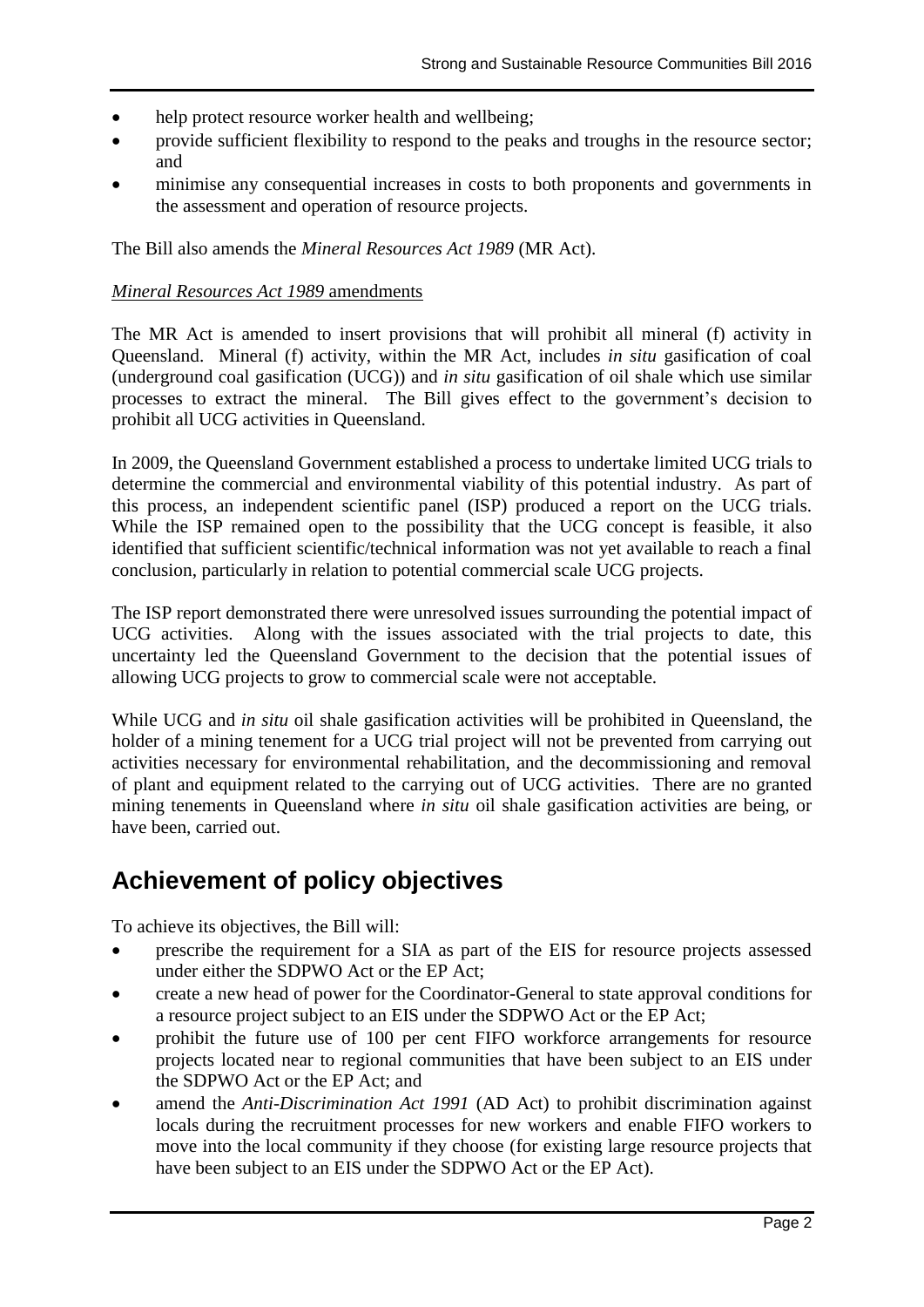The objectives will be supported by a substantial revision of the previous Coordinator-General's non-statutory SIA Guideline, which will become a statutory instrument for assessment of resource projects under the Bill.

### *Mineral Resources Act 1989* amendments

The Bill will achieve its policy objective in relation to implementing the government's decision to prohibit UCG activities in Queensland by amending the MR Act.

# **Alternative ways of achieving policy objectives**

The alternatives to the Bill and proposed framework were considered and are discussed below.

### No change to legislation

This option would rely on:

- the decision of the Coordinator-General to require a SIA as part of the terms of reference for an EIS for each individual project;
- voluntary commitment of resource companies to not undertake 100 per cent workforce practices and to provide local residents with an equal opportunity to be considered for jobs as FIFO workers; and
- resource projects assessed under the EP Act not being subject to approval conditions managing the impacts of a project on the social environment, while projects assessed under the SDPWO Act are subject to such conditions.

The determination has been that resource companies and future Coordinators-General cannot be relied upon to implement the policy objectives without a legislative obligation. This would be an inconsistent and inappropriate approach to the management of social impacts of large resource projects.

Amend the *State Development and Public Works Organisation Act 1971* and/or the *Environmental Protection Act 1994*

This option would rely on:

- prescriptive requirements that would be inconsistent with other condition-making powers in either Act (e.g. no 100 per cent FIFO);
- provisions that would be inconsistent with the purpose of either Act (e.g. no discrimination against locals); and
- retrospective application of new requirements to existing project approvals.

### *Mineral Resources Act 1989* amendments

The government considered all options and has decided to introduce a legislative moratorium to prohibit UCG activities by amending the MR Act.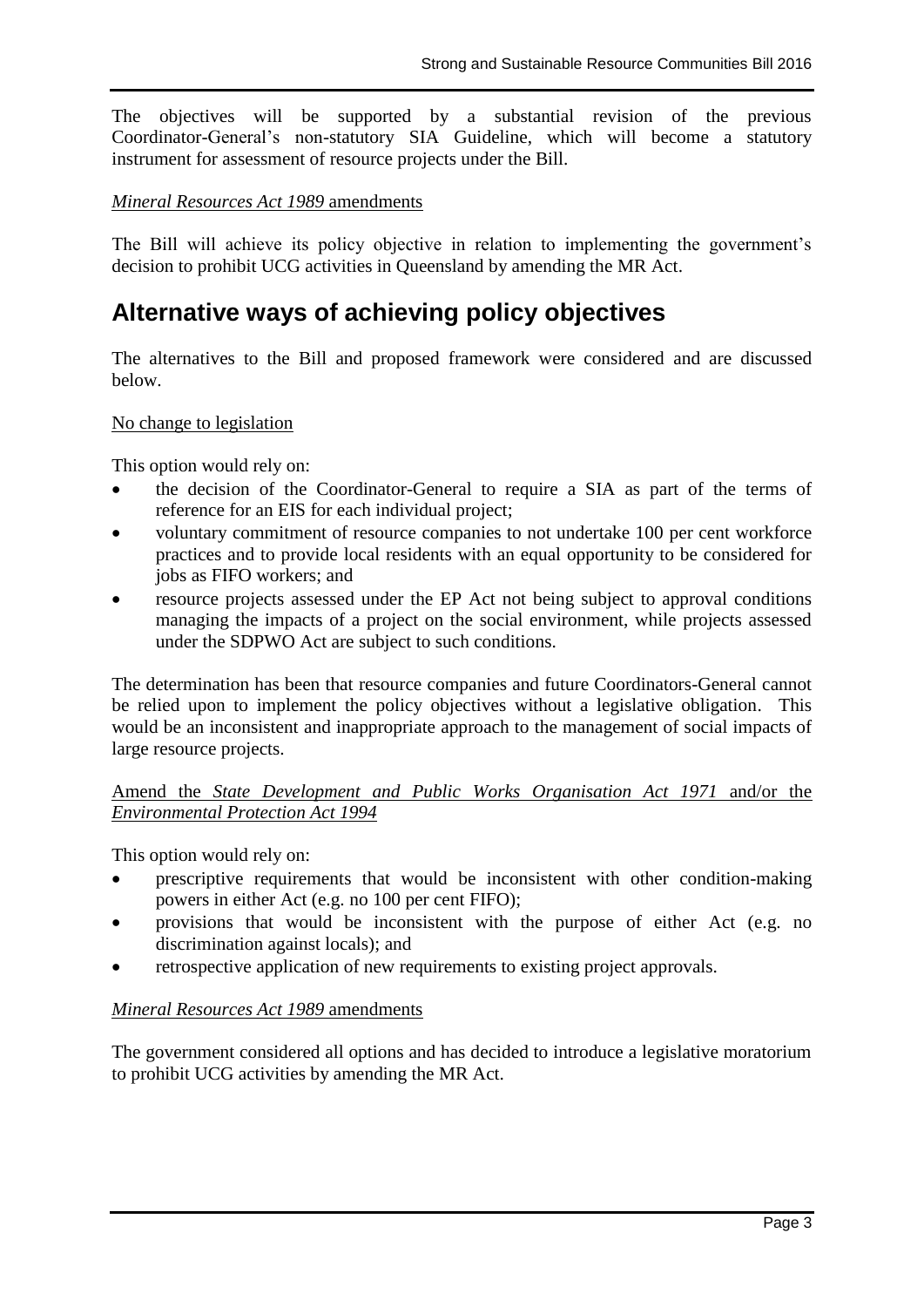# **Estimated cost for government implementation**

The enhancement of the SIA function within the Office of the Coordinator-General will incur additional cost to:

- manage the administration of the proposed SSRC Act;
- extend the jurisdiction for SIA and approval conditions for projects assessed under the EP Act;
- monitoring and compliance actions on stated social conditions; and
- increased obligations for engagement with local governments and communities before, during and after each EIS process.

It is not possible, at this stage, to estimate any costs for the Anti-Discrimination Commission Queensland in relation to complaints of location discrimination by residents of regional communities, but these are not expected to be significant.

## *Mineral Resources Act 1989* amendments

There are no estimated costs for government arising from the introduction of the legislative moratorium to prohibit UCG and *in situ* oil shale gasification activities in Queensland.

# **Consistency with fundamental legislative principles**

The Bill is generally consistent with the Fundamental Legislative Principles as defined in section 4 of the *Legislative Standards Act 1992*. Potential breaches of the principles are set out below.

*Does the legislation have sufficient regard to the rights and liberties of individuals – Legislative Standards Act 1992, section 4(2)(a)*

The Bill gives the Coordinator-General statutory discretion to decide that:

- (a) the 100 per cent FIFO prohibition and the anti-discrimination provisions apply to construction workers (in addition to operational workers) for particular new projects; and
- (b) particular projects with an EIS evaluation/assessment report completed since 30 June 2009 and 'nearby regional communities' be specifically subject to or not subject to those provisions, regardless of the project being within 100 kilometres (km) of a locality of more than 200 people.

The decision on construction workers ((a) above) could only be made in the context of the EIS assessment for new projects during which the Coordinator-General considers a wide range of relevant social, economic and physical impacts and management/offset measures. Therefore, the proposed SSRC Act would be consistent with the Coordinator-General's existing discretionary decision making powers. In any case, the provision to potentially include construction workers is aimed solely at those projects for which the construction program is over an extended period, leading nearby regional communities to have a reasonable expectation that they have equal opportunity of employment over that longer timeframe.

The decision to include or exclude particular existing projects or towns ((b) above) will be guided by: worker safety; travel conditions; the practical capacity of a small township to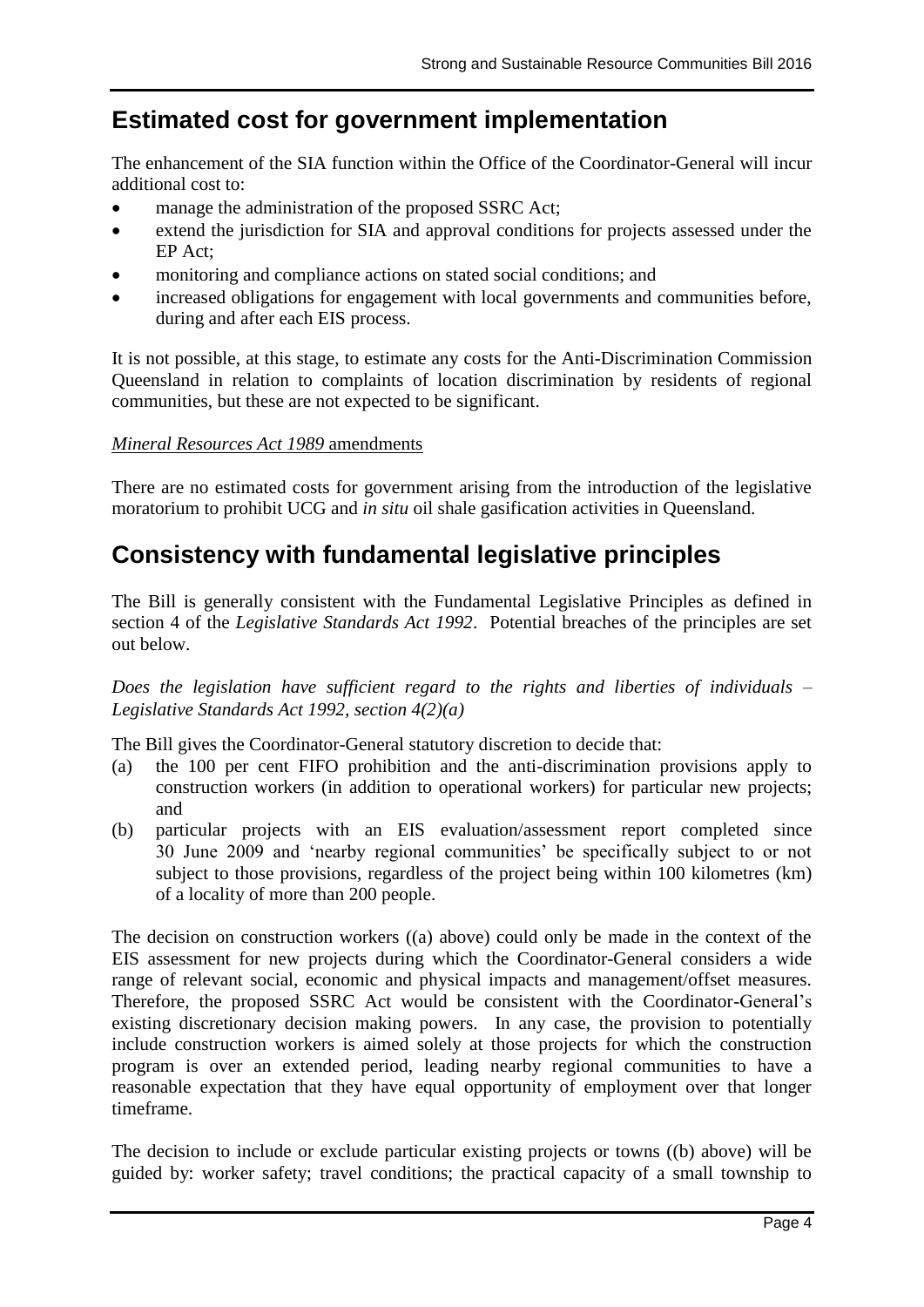supply skilled labour to the project; and existing practices for the provision of labour from a community to the project area. The list of towns captured by the provisions for each project will published on the Department of State Development's (DSD) website.

The AD Act amendments provide that the matters published on DSD's website are evidence of these matters. The facilitation of evidence through this measure is justifiable as it applies only in a civil context, the matters published are factual and non-contentious, and the evidentiary effect may be challenged.

### Reversal of Onus of Proof

*Does the legislation have sufficient regard to the rights and liberties of individuals – Legislative Standards Act 1992, section 4(2)(a)*

In relation to the anti-discrimination provisions, the Bill provides for a reversal of the onus of proof where a complaint alleges that a person was not offered work because they were residents of a nearby regional community or their employment was ended because the worker was, or became, a resident of a nearby regional community and chose to travel to the project other than as a FIFO worker. It is presumed that the respondent discriminated as alleged, unless the respondent proves otherwise.

Arguably, this is not inconsistent with fundamental legislative principles as in practice, the owners of large resource projects are corporations and the reversal will not apply to individuals. Further, the complaint taken is not a criminal proceeding. The reversal is justifiable as employees cannot be in a position to discover the intent of their employer or relevant decision-maker. The reason why the action was taken is within the knowledge of the person who took the action and, without this reversal; it would prove disproportionately difficult for an applicant to establish the reason for the action taken against them by the respondent. A similar reversal of the onus of proof applies under the *Fair Work Act 2009* (Cwth).

## Liability

*Does the legislation have sufficient regard to the rights and liberties of individuals – Legislative Standards Act 1992, section 4(2)(a)*

The AD Act amendments provide that the owner of a large resource project and a principal operating contractor are jointly liable for contravention of the anti-discrimination provisions. This may raise an issue of consistency with fundamental legislative principles. However, the liability applies only in a civil context, and not in the context of criminal proceedings. The measure is justifiable because, in practice, the owners of large resource projects are corporations and the liability will not apply to individuals, and it is considered reasonable that an owner or principal contractor should be responsible for actively managing and monitoring agents or related bodies corporate operating on their behalf.

Similarly, the offence provision relating to advertising or document about recruitment in clause 8 makes the owner strictly liable for a contravention. This is also justified in that the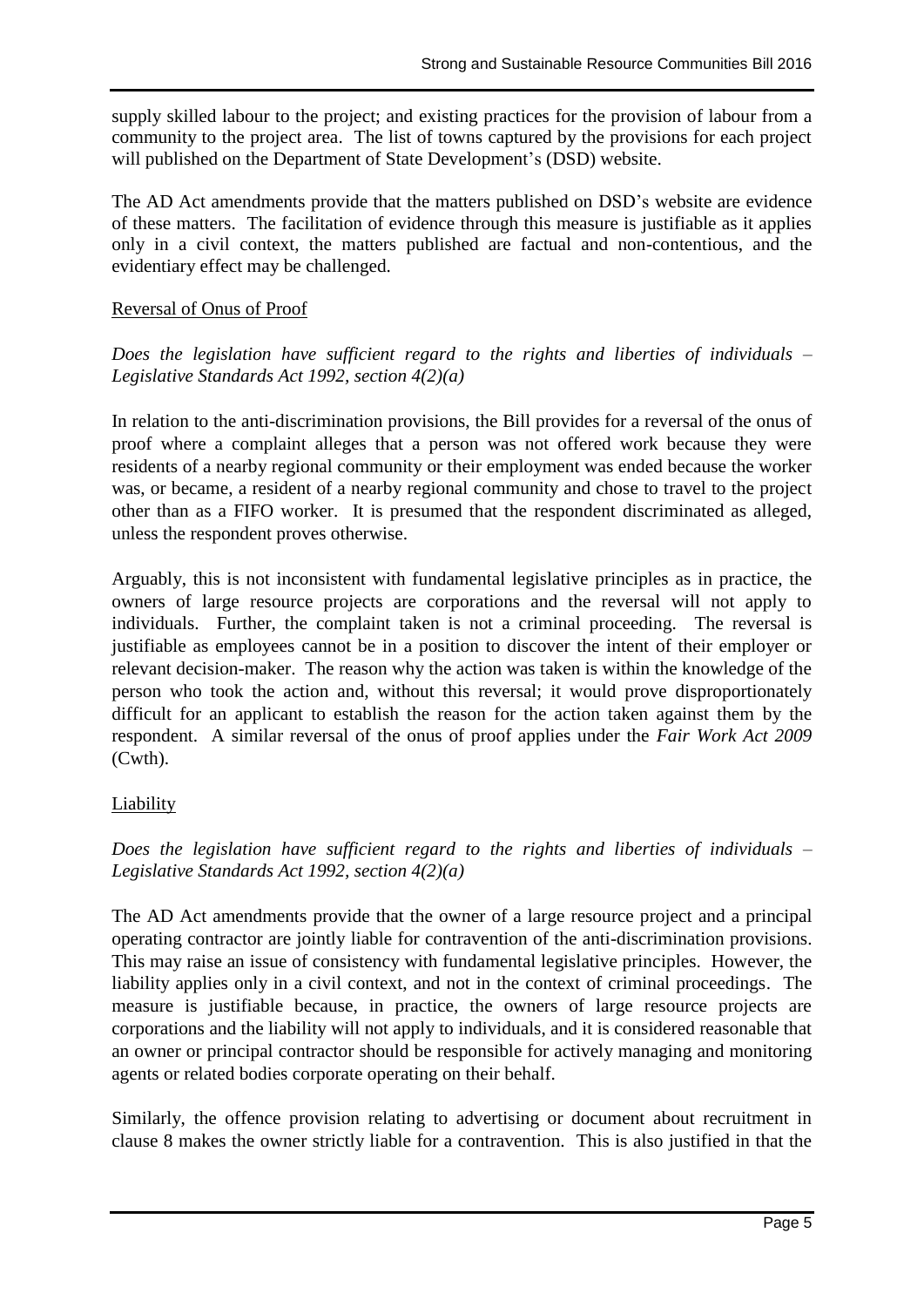owner should be responsible for actively managing and monitoring agents or related bodies corporate operating on their behalf.

# **Consultation**

# **Community**

The Bill addresses recommendations in the IPNRC Report No. 9 that were supported by the government in their response to the report. The Bill also addresses recommendations of the FIFO review panel.

There has been extensive and comprehensive consultation with stakeholders in the community on the State's proposed approach to FIFO practices. Consultation on the SSRC policy framework and draft Bill has occurred with local governments and key stakeholders.

Resource companies and their peak bodies have expressed concern about any retrospective policy application and are also sensitive to any policy proposals that would unnecessarily increase costs. The Bill does not include any retrospective provisions. The Local Government Association of Queensland supports the government's response to prescribe in legislation the requirements for SIA, and supports the development of regional communities through the proposed measures.

### *Mineral Resources Act 1989* amendments

No community consultation was carried out prior to the government's decision to prohibit UCG and *in situ* oil shale gasification activities.

## **Government**

All government agencies have been consulted on the Bill. The Bill has been prepared in consultation with the Office of the Queensland Parliamentary Counsel and other relevant government agencies.

# **Consistency with legislation of other jurisdictions**

Project assessments for mining in Queensland, New South Wales (NSW) and Western Australia (WA) follow the same basic process with the preparation of an EIS by the proponent (which includes an assessment of social impacts). Queensland is in a unique position due to a concentration of resource projects near to larger regional communities. The objective of the proposed legislation is on obtaining the benefits of resource activity for regional communities in Queensland.

There are no precedents in other Australian jurisdictions for creating place of residence as a ground to prohibit discrimination.

#### *Mineral Resources Act 1989* amendments

The moratorium to prohibit all mineral (f) activity is specific to the State of Queensland.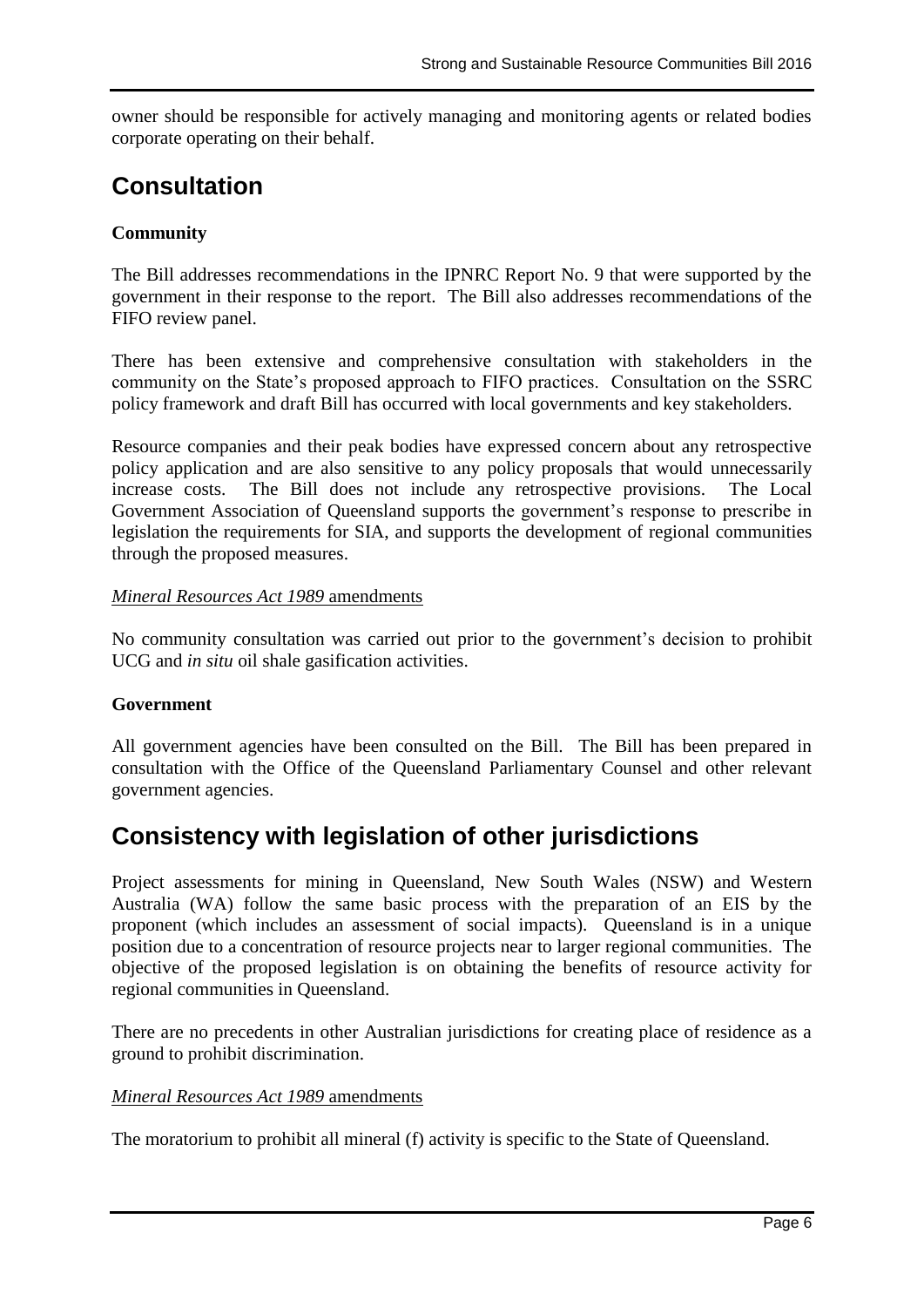# **Notes on provisions**

# **Part 1 Preliminary**

# **Clause 1 Short title**

*Clause 1* states that, if enacted, the Bill may be cited as the *Strong and Sustainable Resource Communities Act 2016* (SSRC Act).

## **Clause 2 Commencement**

*Clause 2* states that the Bill commences on a day to be fixed by proclamation, other than Part 3, Division 3, which commences on assent.

### **Clause 3 Object of Act**

*Clause 3* provides that the object of the Bill is to ensure that regional communities in Queensland in the vicinity of large resource projects should benefit from the operation of the projects.

The Bill achieves this objective by:

- requiring owners of, or proponents for, large resource projects:
	- to prepare a social impact assessment (SIA) for the projects;
	- to employ people from nearby regional communities;
	- not to discriminate against residents from nearby regional communities when employing for the projects; and
- ensuring that conditions to manage social impacts of resource projects are applied consistently under both the *State Development and Public Works Organisation Act 1971* (SDPWO Act) and the *Environmental Protection Act 1994* (EP Act).

The Bill defines a *large resource project* as a 'resource activity' (defined in the EP Act) that is subject to an environmental impact statement (EIS) under either the EP Act or the SDPWO Act. This provision should prevent the Bill applying to small and most medium-scale resource projects because those projects are not usually subject to an EIS under those Acts.

A proponent of a large resource project must prepare a SIA for the project. A *social impact assessment*, for a large resource project is defined as an assessment of the potential positive and negative social impacts of the project that is required as part of an EIS. The requirements for inclusion in a SIA are prescribed in clause 9 of the Bill.

The owner or principal operating contractor of a large resource project and all agents acting for them on the operation of the resource project must provide equal opportunity of employment in the operation of the project, regardless of where the workers live. The owner is taken to be the mining or petroleum lease holders for the large resource project.

Clause 8 and 19 provides further detail about the grounds for discrimination and when they apply.

#### **Clause 4 Act binds all persons**

*Clause 4* states that the Act, if enacted, binds all persons, including the State.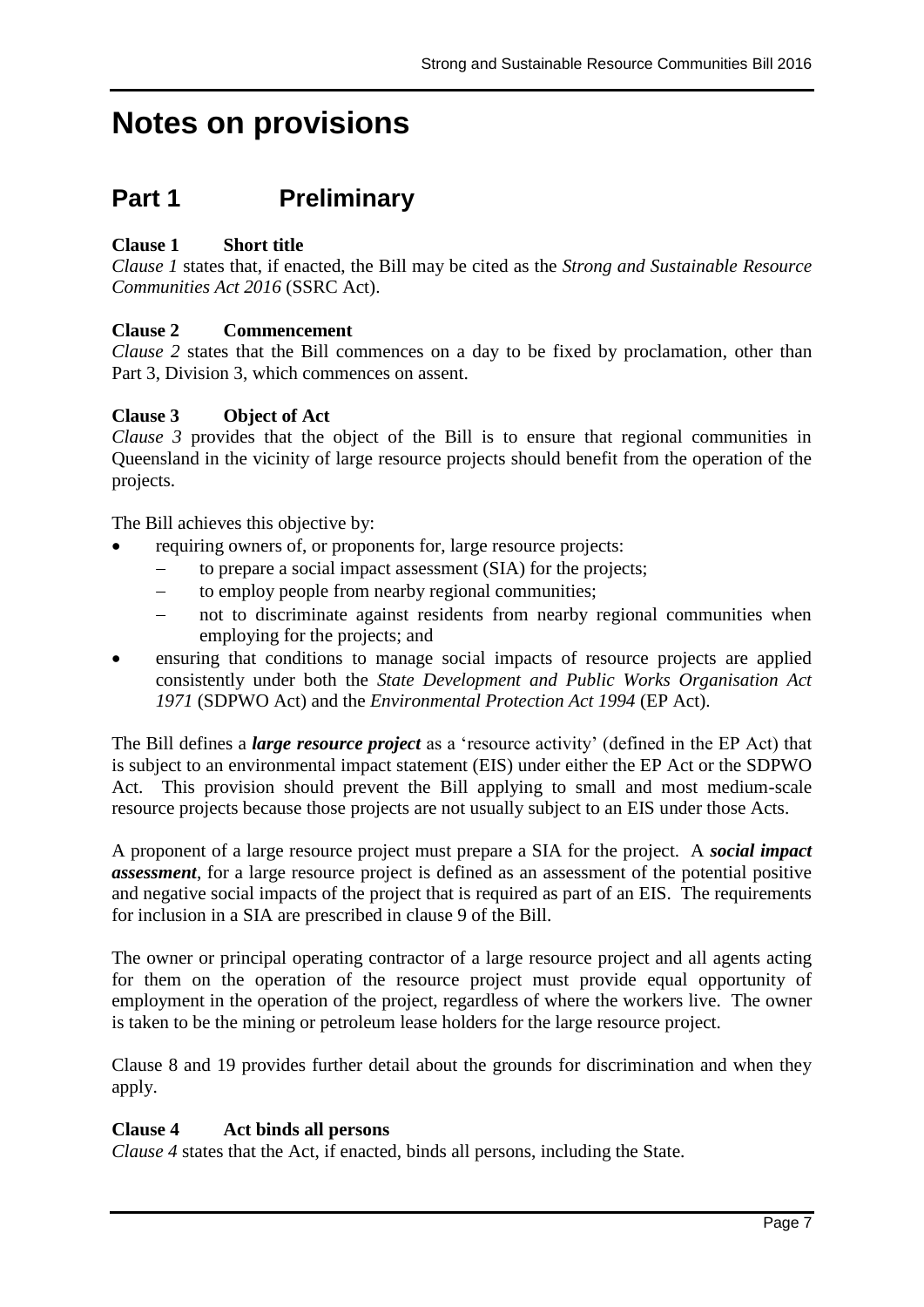### **Clause 5 Definitions**

*Clause 5* states that Schedule 1 defines particular words used in the Bill.

# **Part 2 Provisions for the benefit of residents of communities in the vicinity of large resource projects**

#### **Clause 6 Prohibition on 100% fly-in fly-out workers for large resource projects**

*Clause 6* states that this section applies to those projects which have not yet publically notified a draft EIS for the project under section 33(1) of the SDPWO Act or an EIS notice under section  $51(2)(b)$  of the EP Act, the owner for that project when the project becomes operational must not employ a workforce that comprises 100 per cent FIFO workers. As this applies only to the operational phase of the project, these provisions do not generally apply to the construction or decommissioning phases of a project. In clause 12, the Coordinator-General may also nominate the construction phase following a comprehensive EIS assessment.

It is intended that all workers associated with the establishment of petroleum wells are considered to be operational workers for all provisions in the Bill.

The prohibition on 100 per cent FIFO would apply only to those projects that have a *nearby regional community*, defined as a locality having a population of more than 200 people within 100 km of the project unless otherwise decided by the Coordinator-General. This would allow some discretion where a project is approximate to the distance nominated or other significant considerations should apply.

A limit on the minimum size of regional communities to which this provision applies is considered necessary because smaller communities have limited capacity to supply suitably skilled workers for a large resource project. The limit of 200 people is taken from the Australian Bureau of Statistics (ABS) definition of 'locality'. The most current ABS published list of localities and urban centres would be considered for the definition of a 'nearby regional community'.

It is generally intended that that individuals living between nominated localities and the project would be captured by clause 6 and the anti-discrimination provisions.

The percentage of FIFO workers includes those other forms of long distance commuting arrangement (e.g. bus). This would mean that those workers that commute from the wider region to the project (more than 100 km) are not included as local workers for the purpose of the 100 per cent FIFO. The prohibition of 100 per cent FIFO is to further encourage project proponents to consider opportunities for local and nearby regional communities to benefit from the project.

It is recognised that the prohibition of 100 per cent FIFO practices will have limited application. The legislation would not preclude a high percentage of FIFO workers being employed. Nonetheless, this provision provides a clear statement to the industry. The SIA process applied to each project will seek a commitment from proponents to a significantly lower FIFO percentage on a case-by-case basis where appropriate. In particular, the SIA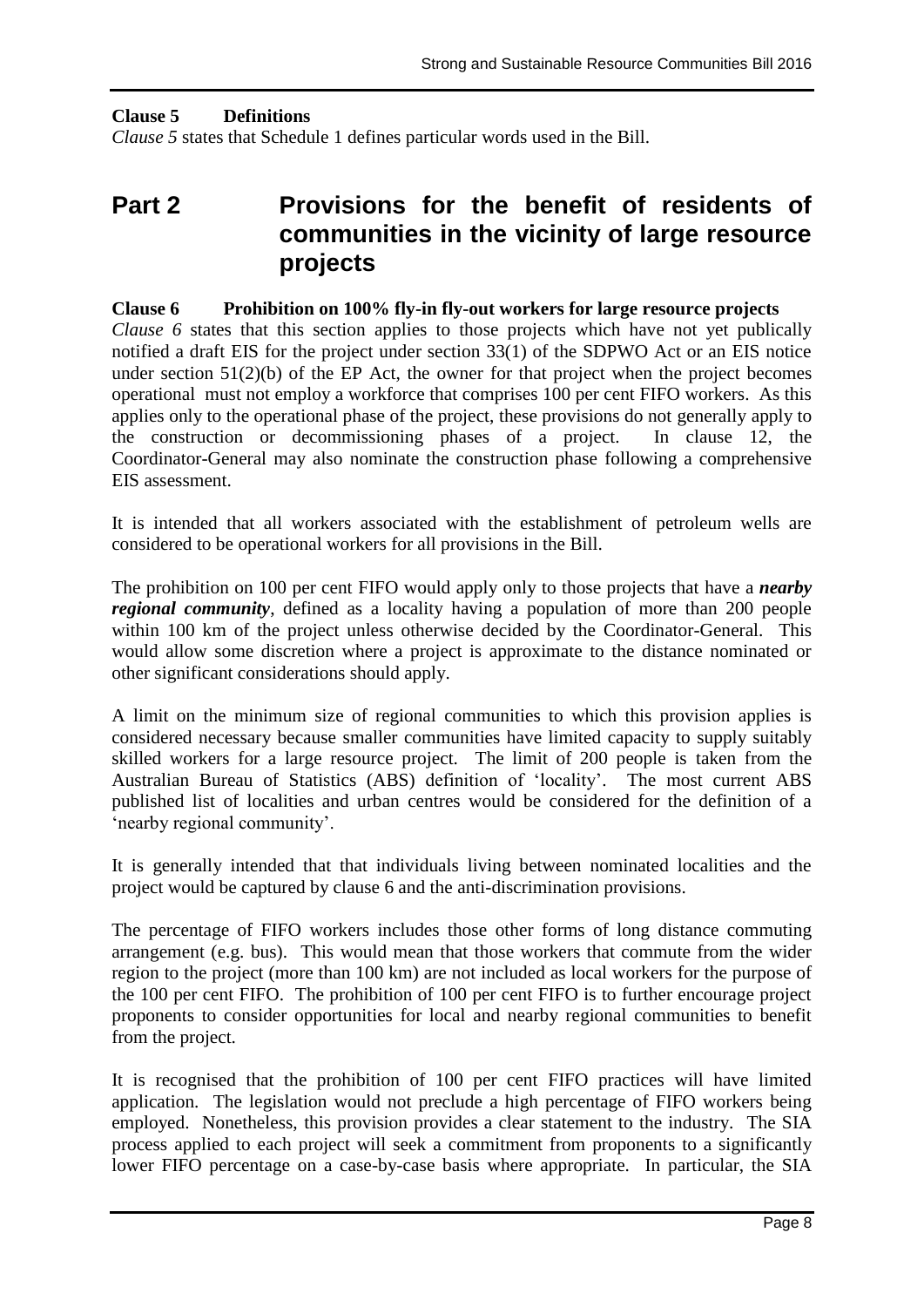Guideline requires the proponent to consider local and regional communities as a preferential labour source where a competitive and capable workforce is available.

The owner of a large resource project is ultimately responsible for ensuring that the requirement not to employ 100 per cent FIFO is met. Nonetheless, these provisions will also apply to related companies, contractors, labour hire companies or other third parties responsible for the recruitment and employment of workers for the project.

### **Clause 7 Prohibition on 100% fly-in fly-out workers for large resource projects taken to be an enforceable condition**

*Clause 7* states that the requirement to which clause 6 applies, an owner or any other person of a large resource project must not employ a workforce that comprises of 100 per cent fly-in, fly-out workers, is an enforceable condition under the section 157A of the SDPWO Act. The condition would automatically apply to all resource projects near to a regional community subject to an EIS under the SDPWO Act or the EP Act.

### **Clause 8 Offence relating to advertising or document about recruitment for large resource project**

*Clause 8* provides that the advertising or documentation for recruitment at a large resource project should not prohibit residents of nearby regional communities from applying for these positions. A clear example of this discrimination would be where the advertising for a position states that the position is for FIFO workers and local applicants would thereby be precluded from applying. The intent of this provision is around the discriminatory content of the advertising documentation and not the extent of the advertising. While every effort should be made to advertise positions widely and make available to all residents of regional communities, this is not always practicable.

The penalty units for an offence in relation to discriminatory advertising reflect the enforcement provisions in the SDPWO Act. In practice, the owner of a large resource project will be a corporation. The applicable penalty offence will be calculated at five times the nominated amount of 400 penalty units (in accordance with the *Penalties and Sentences Act 1992*).

This section creates a summary offence which would be prosecuted in the Magistrates Court and subject to appeal to the District Court.

## **Clause 9 Requirement for owner of, or proponent for, large resource project to prepare a social impact assessment**

*Clause 9* sets out the requirements for a proponent of a large resource project to prepare a SIA as part of the EIS for the project. The SIA must provide for:

- community and stakeholder engagement;
- workforce management;
- housing and accommodation;
- local business and industry procurement;
- health and community wellbeing.

There is a requirement that the local government must be consulted on the development of the SIA.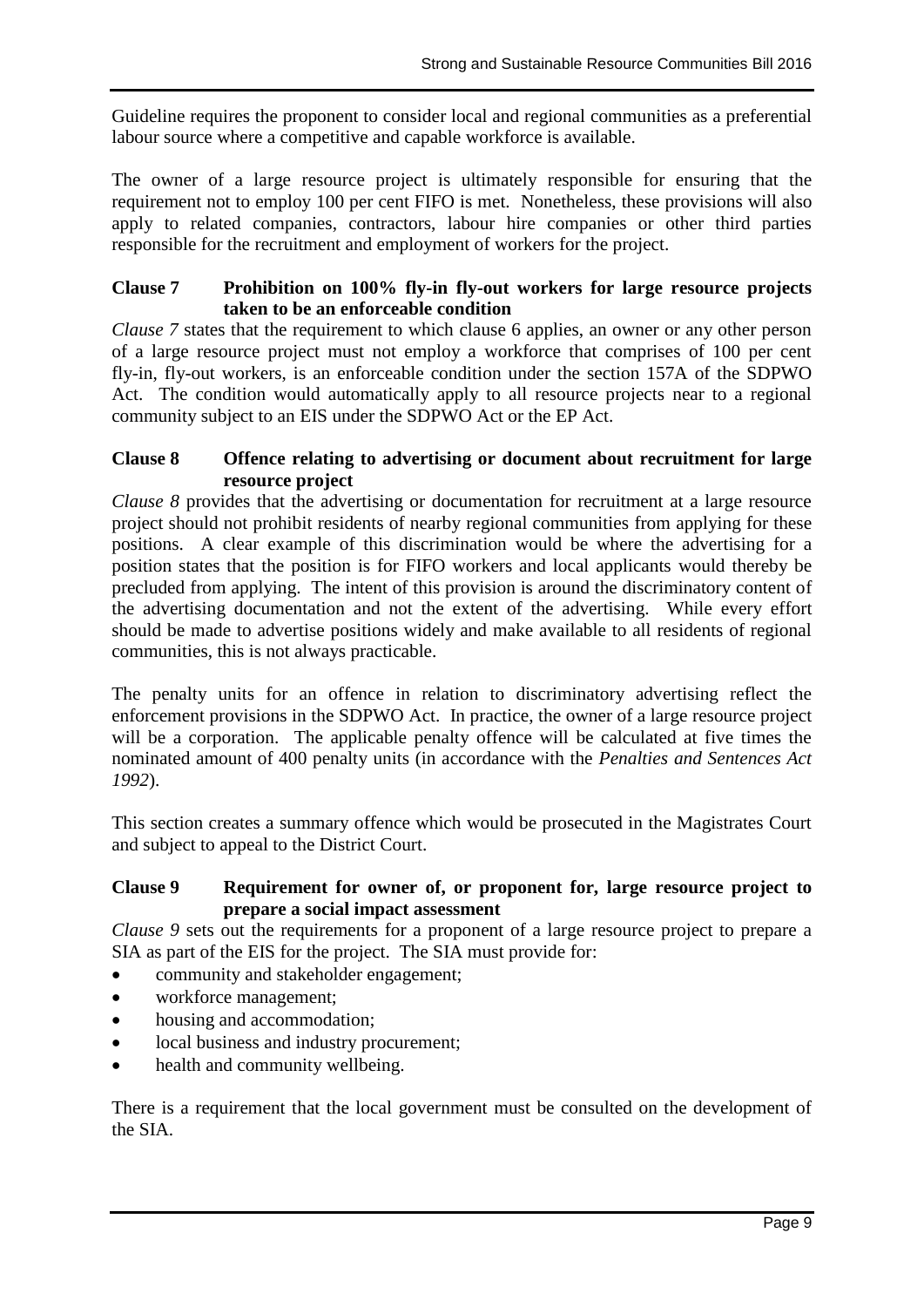Under this clause, the Coordinator-General may also make a guideline stating the details that must be included in a SIA and publish it on the department's website. The Coordinator-General's SIA Guideline sets out in detail the matters (including the five elements above) that must be addressed in the SIA.

### **Clause 10 Requirement for social impact assessment for large resource projects under the** *Environmental Protection Act 1994*

*Clause 10* sets out the interaction between the Coordinator-General's SIA process and EIS's for large resource projects assessed under the EP Act. There are certain statutory points in an assessment of an EIS under the EP Act where the Coordinator-General would advise the chief executive administering the EP Act whether the SIA is able to proceed.

The Coordinator-General would provide advice on the adequacy of the SIA component of the EIS submitted by the proponent prior to release for public consultation. There would be a further adequacy assessment once the EIS is publically notified.

Administrative arrangements between the Office of the Coordinator-General and Department of Environment and Heritage Protection would be in place for the Office of the Coordinator-General to provide SIA advice at all stages of the EIS. The Coordinator-General would be responsible for the SIA component of the terms of reference for the EIS, consideration of the draft SIA and final SIA component of the EIS and the social chapter of the EIS assessment report.

### **Clause 11 Coordinator-General may state conditions to manage the social impact of large resource projects generally**

*Clause 11* sets out the requirements if the Coordinator-General states conditions for a large resource project to manage potential impacts on the social environment and how it is affected if the project is assessed under the EP Act.

The section explains that conditions imposed on a project under the EP Act have the same effect as conditions imposed on a project under Part 4, Division 8 of the SDPWO Act. The Coordinator-General would also be responsible for managing enforcement actions that may arise from any non-compliance with any stated social conditions for projects assessed under the EP Act.

The Coordinator-General must give the Minister administering the EP Act and the proponent of the project a copy of the stated conditions. The imposed conditions are taken to form part of the EIS assessment under section 57 of the EP Act*.* The Coordinator-General would align with the timeframes in the EP Act in the provision of SIA requirements and provide any stated conditions at the time of the EIS assessment report.

There is provision for an application by a proponent to change a condition where a condition is no longer applicable or the circumstances of the condition have significantly changed. The Coordinator-General would manage the change request process for stated social conditions under this Act for projects in the same way that this process is currently administered for other conditions under the SDPWO Act.

It is clarified that the conditions stated under this Act are not subject to the jurisdiction of the Land Court nor the Planning and Environment Court.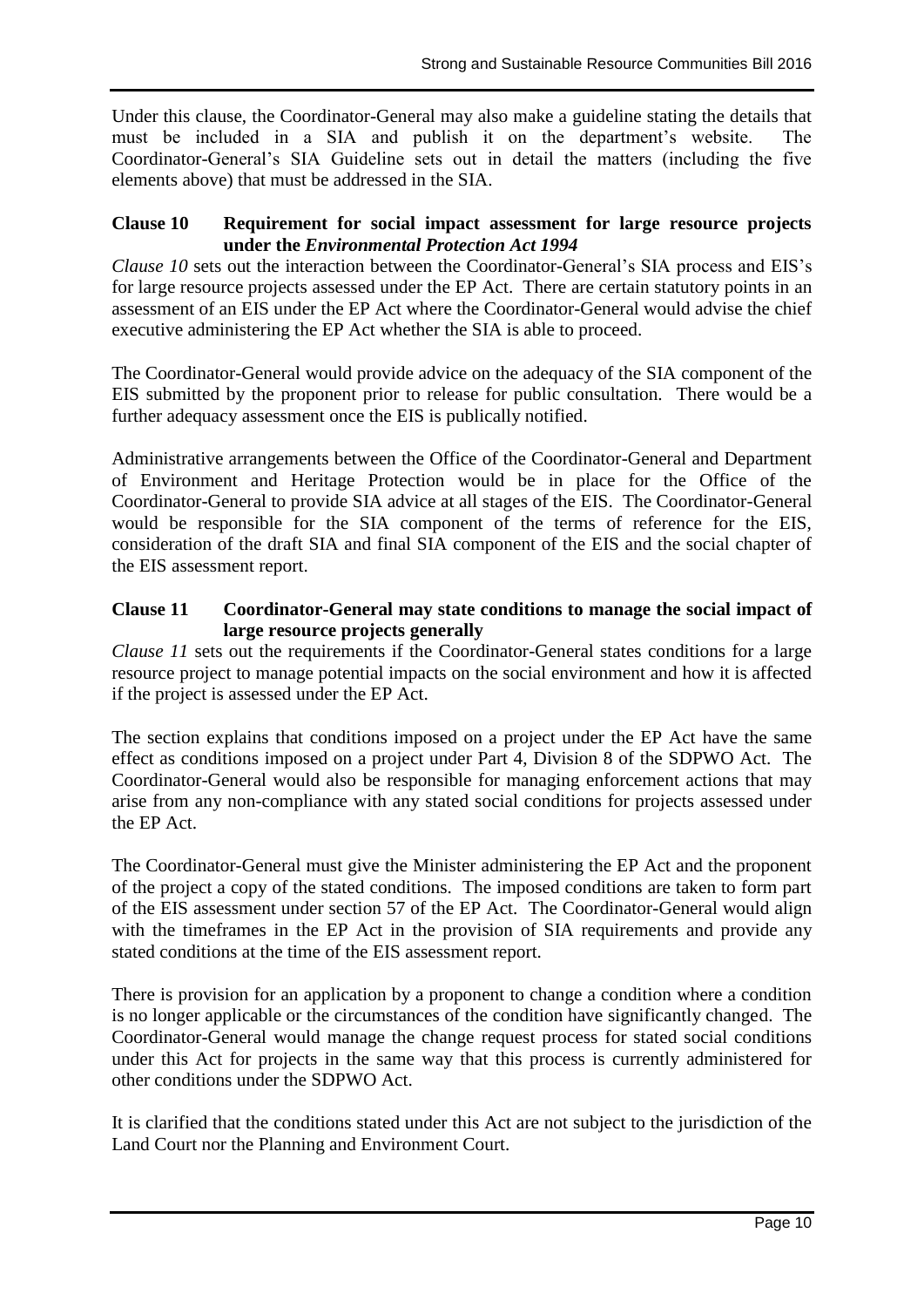### **Clause 12 Coordinator-General may nominate large resource project as a project for which persons employed during construction phase are workers for this Act**

*Clause 12* states that the Coordinator-General may include the construction phase of a large resource project as subject to the prohibition against 100 per cent FIFO in clause 6 and the anti-discrimination provisions in clause 8 and 19. A Coordinator-General's decision to include the construction workforce would follow a comprehensive EIS assessment that would take into account the scale and duration of the construction stage and capacity of the nearby regional communities to support local employment.

### **Clause 13 Publication of details of nearby regional communities and large resource projects**

*Clause 13* lists the publication details of those nearby regional communities and large resource projects subject to provisions in clause 6, 8 and 19. This will include the names of each regional community that is linked with the resource project and the name and owner of the project. This information is linked with the definition of a nearby regional community and the Coordinator-General would publish the list on the department's website to inform all parties.

The Coordinator-General's list would also be required to be updated where the ownership details change and the date the operational phase commences (i.e. when the provisions for operational workers for a particular project commence).

### **Clause 14 Owner of large resource project must advise the Coordinator-General of particular matters**

*Clause 14* provides that the Coordinator-General must be advised of the start of the operational phase of the project and if there is any change of ownership of the project, including the name of the new owner.

This provision would ensure the timely update of the publication details in clause 13 and confirm ownership and exact commencement of operational phase as evidentiary aids in clause 19.

## **Clause 15 Regulation-making power**

*Clause 15* states that the Governor in Council may make regulations under this Act. A regulation may be made about the fees payable under the Act and imposing penalties for a contravention of a provision of a regulation of no more than 20 penalty units. These fees will be consistent with the fees prescribed under the State Development and Public Works Organisation Regulation 2010.

# **Part 3 Amendment of Acts**

# **Division 1 Amendment of this Act**

## **Clause 16 Act amended**

*Clause 16* states that Division 1 of the Bill amends this Act (once enacted).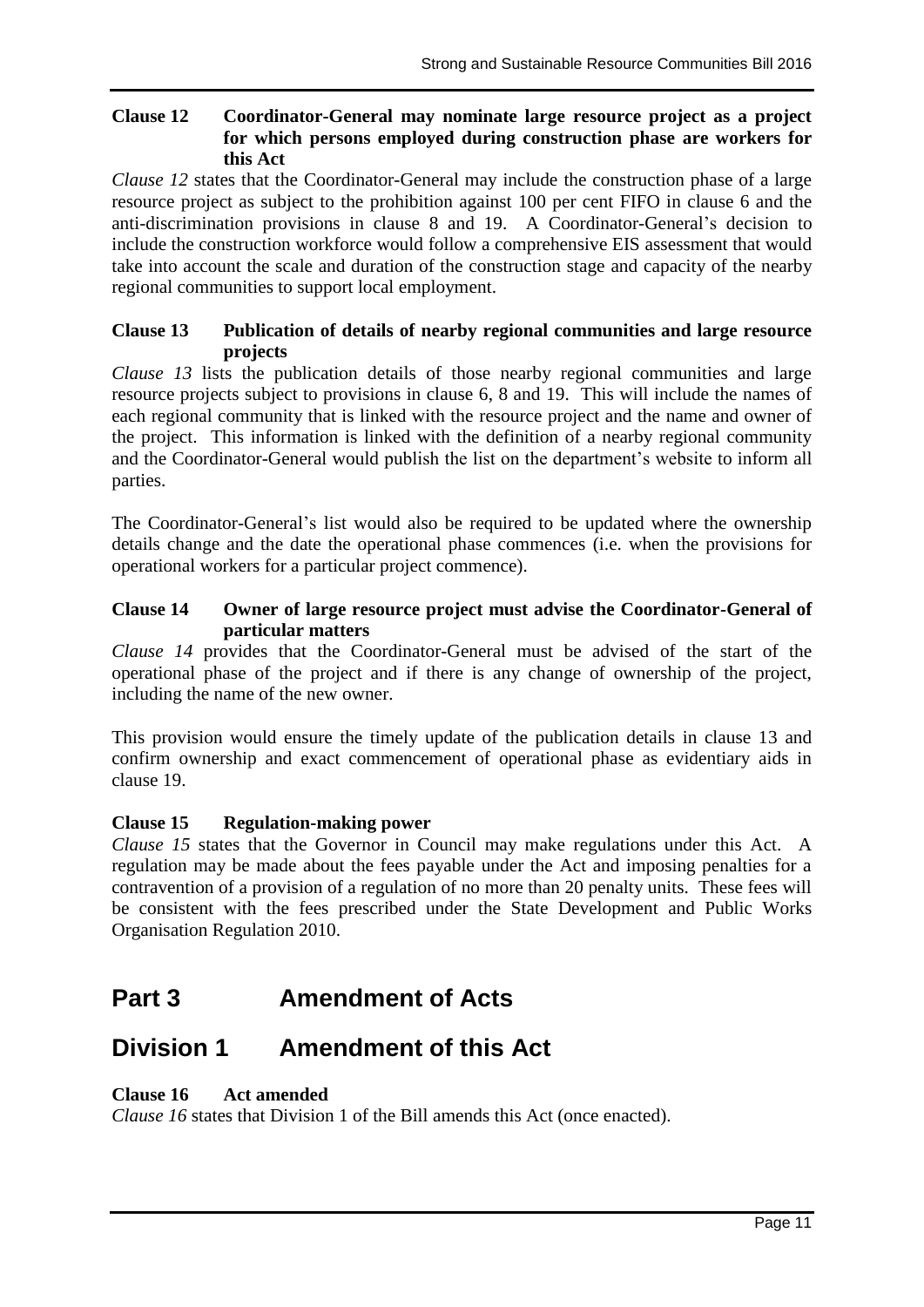## **Clause 17 Amendment of long title**

*Clause 17* amends the long title to remove the reference to the *Anti-Discrimination Act 1991* (AD Act) and *Mineral Resources Act 1989* (MR Act) amendments, when the amendments to those pieces of legislation have been removed in the first reprint of this Act as required under the *Reprints Act 1992*.

# **Division 2 Amendment of Anti-Discrimination Act 1991**

#### **Clause 18 Act amended**

*Clause 18* states that Division 2 of the Bill amends the AD Act.

### **Clause 19 Insertion of new ch 5B**

*Clause 19* inserts a new Chapter 5B into the AD Act.

#### **Chapter 5B Discrimination against residents of regional communities (complaint)**

### **New section 131B Definitions for chapter**

The definitions contained in Chapter 5B are linked to the definitions in the proposed SSRC Act, Schedule 1.

### **New section 131C (Prohibition on discrimination against persons in nearby regional communities in relation to work on large resource projects)**

New section 131C (2)(a) provides that the owner or principal operating contractor of a large resource project must not discriminate against a resident of a nearby regional community when recruiting workers for the project.

Discrimination is taken to occur where a person advertises, or is otherwise recruiting, workers for the project, and the local resident is not offered work, or is disadvantaged in the recruitment process, because they are a resident of a nearby regional community. This section does not prevent an owner from not offering an applicant work because they do not have the necessary skills, experience and qualifications or have a lower level of skills, experience, or qualifications than another applicant who is not a resident of a nearby regional community.

The owner or a principal contractor of a large resource project is responsible for ensuring that the requirement not to discriminate against residents of regional communities is met. The owner is taken to contravene the section whether it is the owner or a related body corporate of the owner or an agent of the owner or related body corporate. Similarly, the principal contractor is taken to contravene whether it is the principal contractor or an agent of the principal contractor. An agent of the owner or principal contractor, for example, could include related companies, contractors, recruitment agencies, or other third parties responsible for the recruitment and employment of workers for the project.

If the principal operating contractor contravenes this section during the course of their work as a principal contractor, both the owner and the principal contractor are joint and severally liable for the contravention, and a proceeding under the Act may be taken against either or both of them.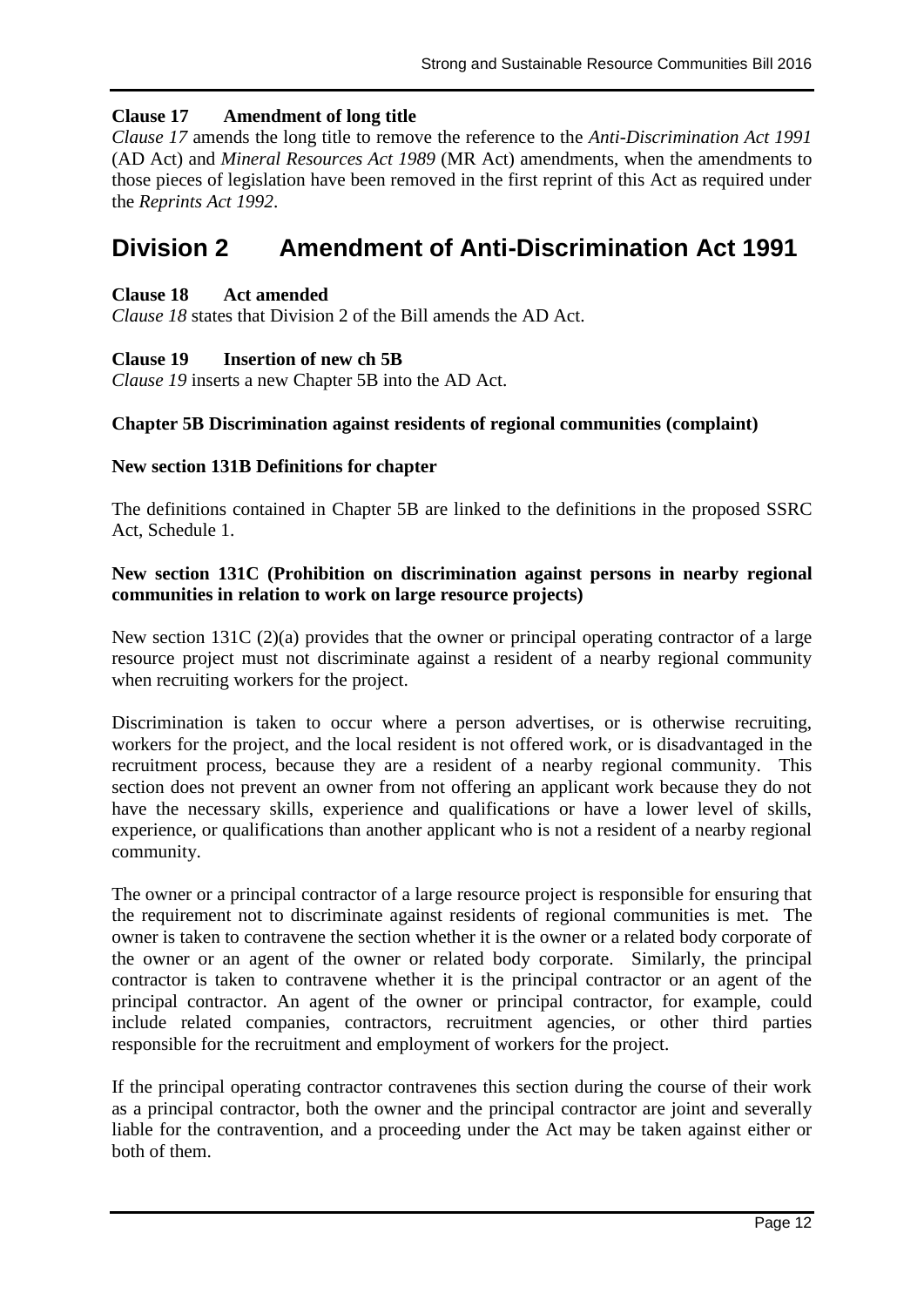Subsection (2)(b) prohibits an owner of a large resource project from terminating the employment of an existing or new worker because they become a resident of a nearby regional community and choose to travel to the project other than as a FIFO worker.

The definition of a 'nearby regional community' is the same as that relating to the prohibition on employing 100 per cent FIFO. However, the anti-discrimination provisions apply to projects that have received an EIS evaluation report under the SDPWO Act or an EIS assessment report under the EP Act after 30 June 2009. Therefore, this provision applies to some existing resource projects. This date has been nominated as approximately the time that contemporary SIA practice commenced in Queensland. The provision is not retrospective as it does not alter existing approvals for resource projects and would only apply after the commencement of the Act. The provision only applies to future hiring practices for resource companies.

The intent of the Bill is not to make it unlawful for companies to:

- advertise to preferentially recruit workers from a nearby local or regional community;
- specify that an employee must commence work each day at the project at the same time as FIFO workers and work under the same conditions as other workers performing the same duties; and
- require workers from a nearby regional community to live in an accommodation village during the work roster period.

### **New section 131D (Provisions of this Act that do not apply for this chapter)**

This section states that sections 9 (discrimination of certain types prohibited), 10 (meaning of direct discrimination), 11 (meaning of indirect discrimination), 124 (unnecessary information), 132 (Act's vicarious liability purpose and how it is to be achieved), 133 (vicarious liability), 204 (burden of proof – general principle) and 205 (burden of proof – indirect discrimination) of the AD Act do not apply for this chapter.

Sections 9, 10 and 11 are excluded because the chapter provides for a specific, hybrid form of discrimination limited to recruitment and termination of employment of local workers near large resource projects.

Section 124 is excluded to ensure it is not unlawful for an owner to request information about whether a person is a resident of a nearby regional community. For example, an owner may seek to do this to ensure they are not discriminating in contravention of new section 131C.

Section 133 is excluded because new Chapter 5B specifically provides for when an owner will be vicariously liable for discriminatory conduct by other persons.

Sections 204 and 205 are excluded because the chapter specifically provides for burden of proof in new sections 131E and 131F.

### **New section 131E (Burden of proof - general principle)**

It is for the complainant to prove that the respondent contravened this chapter, subject to section 131F.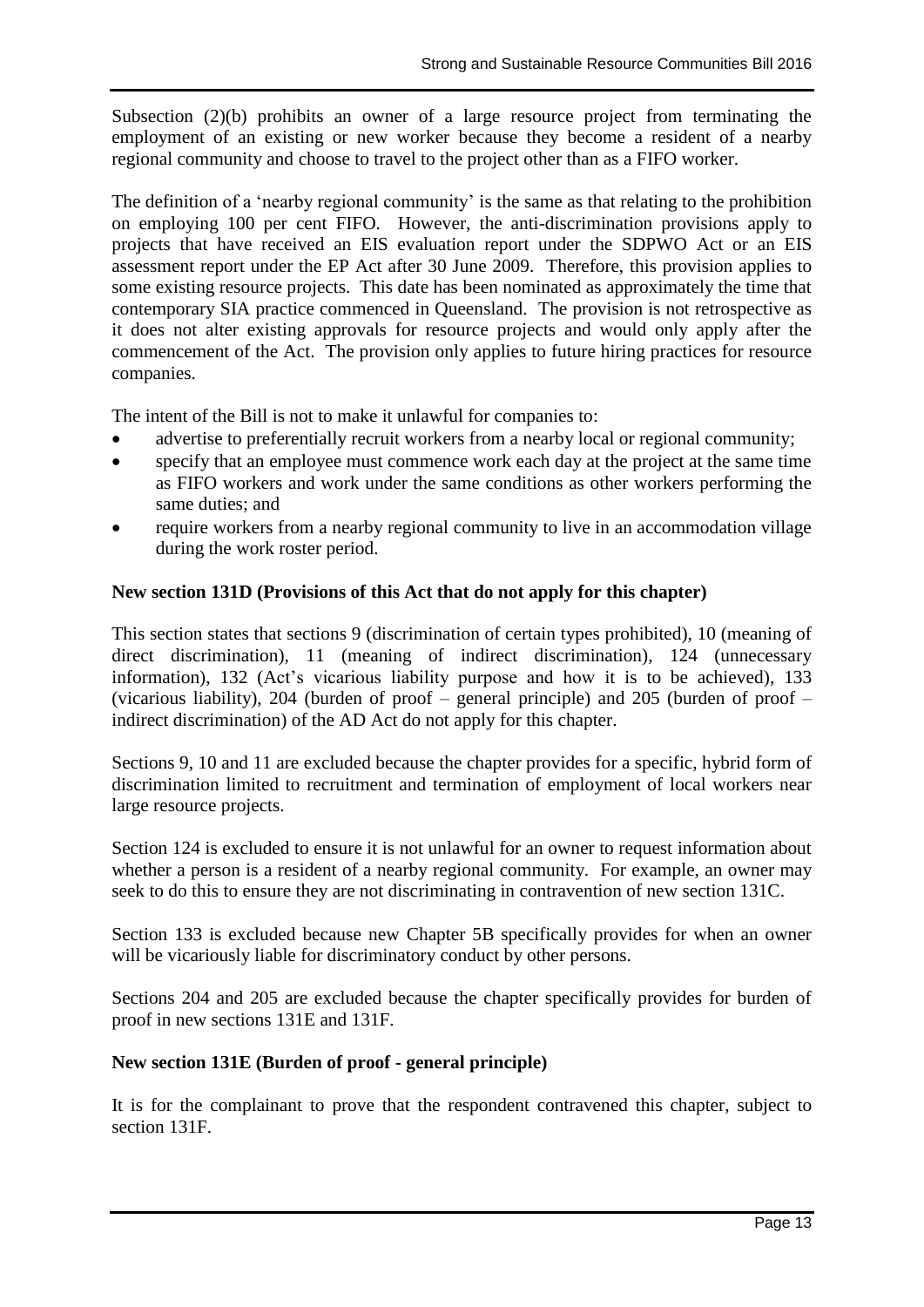### **New section 131F (Reason for action to be presumed unless proved otherwise)**

This section is in relation to complaints that a person was not offered work during recruitment for a large resource project or a person's employment was terminated because the person was, or became a resident of a nearby regional community and chose to travel to the project other than as a FIFO worker.

This section provides that unless the respondent proves otherwise, it is presumed that the action was taken for the alleged reason. The reversal of the onus of proof is justifiable as in these cases, the reasons an applicant did not get a job, or a worker's employment was terminated, are known to the employer and may not be known to the applicant or worker. Without this reversal, it would prove disproportionately difficult for an applicant to establish the reason why the adverse action has been taken against them by the respondent. A similar arrangement is in place under the *Fair Work Act 2009* (Cwth).

#### **New section 131G (Evidentiary aid)**

This section provides that the matters published under the SSRC Act, section 13, are evidence of these matters. Section 13 of the SSRC Act requires the Coordinator-General to publish on the department's website certain information relating to the names of projects, owners and regional communities that are subject to the anti-discrimination provisions. This will assist the administration of complaints by the Anti-Discrimination Commission Queensland and provide transparency for owners, recruiters and residents of regional communities regarding the application of the new prohibitions.

#### **Clause 20 Amendment of schedule (Dictionary)**

*Clause 20* defines particular words used in this Act that cross reference to definitions in the SSRC Act.

# **Division 3 Amendment of Mineral Resources Act 1989**

#### **Clause 21 Act amended**

*Clause 21* states that Division 3 of the Bill amends the MR Act.

#### **Clause 22 Amendment of s 6 (Meaning of** *mineral***)**

*Clause 22* amends section 6 of the MR Act to insert a note. This note provides a reference to provisions of the MR Act that apply a moratorium in relation to mineral (f). These provisions are detailed under Chapter 12, Part 4A of the MR Act.

### **Clause 23 Amendment of s 197 (Application for renewal of mineral development licence)**

*Clause 23* amends section 197 of the MR Act to correct a simple typographical error identified during the preparation of this Bill.

#### **Clause 24 Amendment of s 208 (Adding other minerals to licence)**

*Clause 24* amends section 208 of the MR Act as a consequence of new section 334ZJD. New section 334ZJD provides that:

 the Minister must not approve an application already made to add mineral (f) to a mineral development licence under section 208; and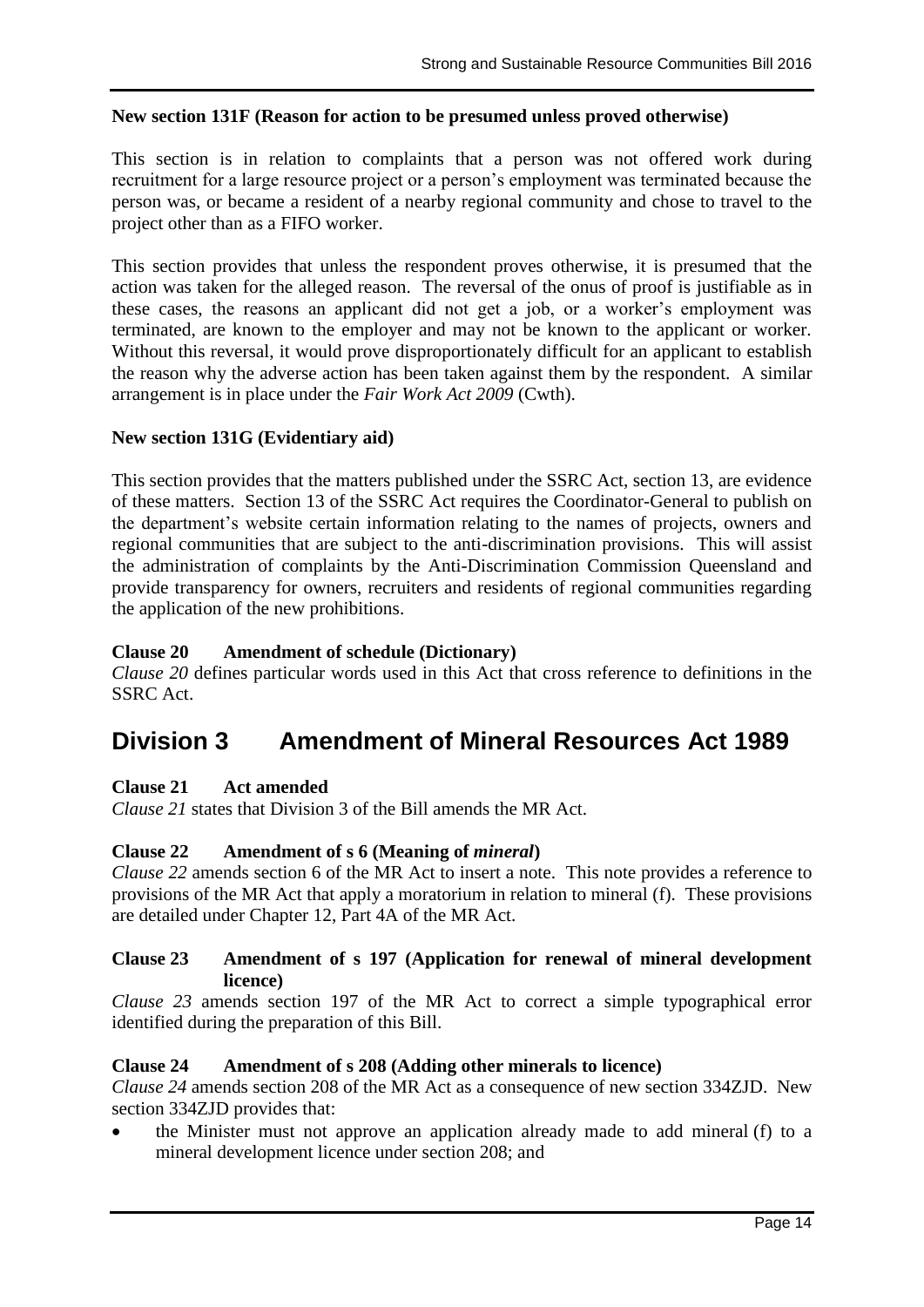a person must not apply to add mineral (f) to a mineral development licence under section 208.

Therefore, section 208 of the MR Act is amended by this clause to omit the (now) redundant subsection that provided what the Minister must be satisfied of before approving an application to add mineral (f) to a granted mineral development licence.

### **Clause 25 Amendment of s 232 (Eligible person may apply for mining lease)**

*Clause 25* amends section 232 of the MR Act as a consequence of new section 334ZJD. New section 334ZJD provides that the Minister must not:

- grant a mining lease application for mineral (f) under section 234 of the MR Act; or
- approve an application to mine mineral (f) made pursuant to section 298 of the MR Act.

Further, new section 334ZJD provides that a person must not apply for:

- a mining lease for mineral (f) under section 232 of the MR Act; or
- approval to mine mineral (f) under section 298 of the MR Act.

Therefore, section 232 of the MR Act is amended by this clause to omit the (now) redundant subsection that provides for the circumstances when a mining lease for a mineral or minerals, that include mineral (f), may be granted.

#### **Clause 26 Amendment of s 334J (Access rights for particular activities)**

*Clause 26* recognises that section 391B of the MR Act as referenced under section 334J of the MR Act has been replaced with a similar provision, being section 55 of the *Mineral and Energy Resources (Common Provisions) Act 2014*.

### **Clause 27 Amendment of s 334ZE (Persons who may apply for, or be granted, a mining tenement for land in the area of MDLA364)**

*Clause 27* provides for a consequential amendment to section 334ZE of the MR Act because of the omission of section 232(2) of the MR Act by clause 25 (Amendment of s 232 (Eligible person may apply for mining lease)). In turn, section 232(2) of the MR Act was omitted as a consequence of new section 334ZJD.

Because of the omission of section 232(2) of the MR Act, the remaining subsection (1) is now unnumbered as provided for in section 5 of the *Reprints Act 1992*. This is reflected by this amendment.

### **Clause 28 Amendment of s 334ZF (Persons who may apply for, or be granted, a mining tenement for particular land in the area of SL12/42239)**

*Clause 28* provides for a consequential amendment to section 334ZF of the MR Act because of the omission of section 232(2) of the MR Act by clause 25 (Amendment of s 232 (Eligible person may apply for mining lease)). In turn, section 232(2) of the MR Act was omitted as a consequence of new section 334ZJD.

Because of the omission of section 232(2) of the MR Act, the remaining subsection (1) is now unnumbered as provided for in section 5 of the *Reprints Act 1992*. This is reflected by this amendment.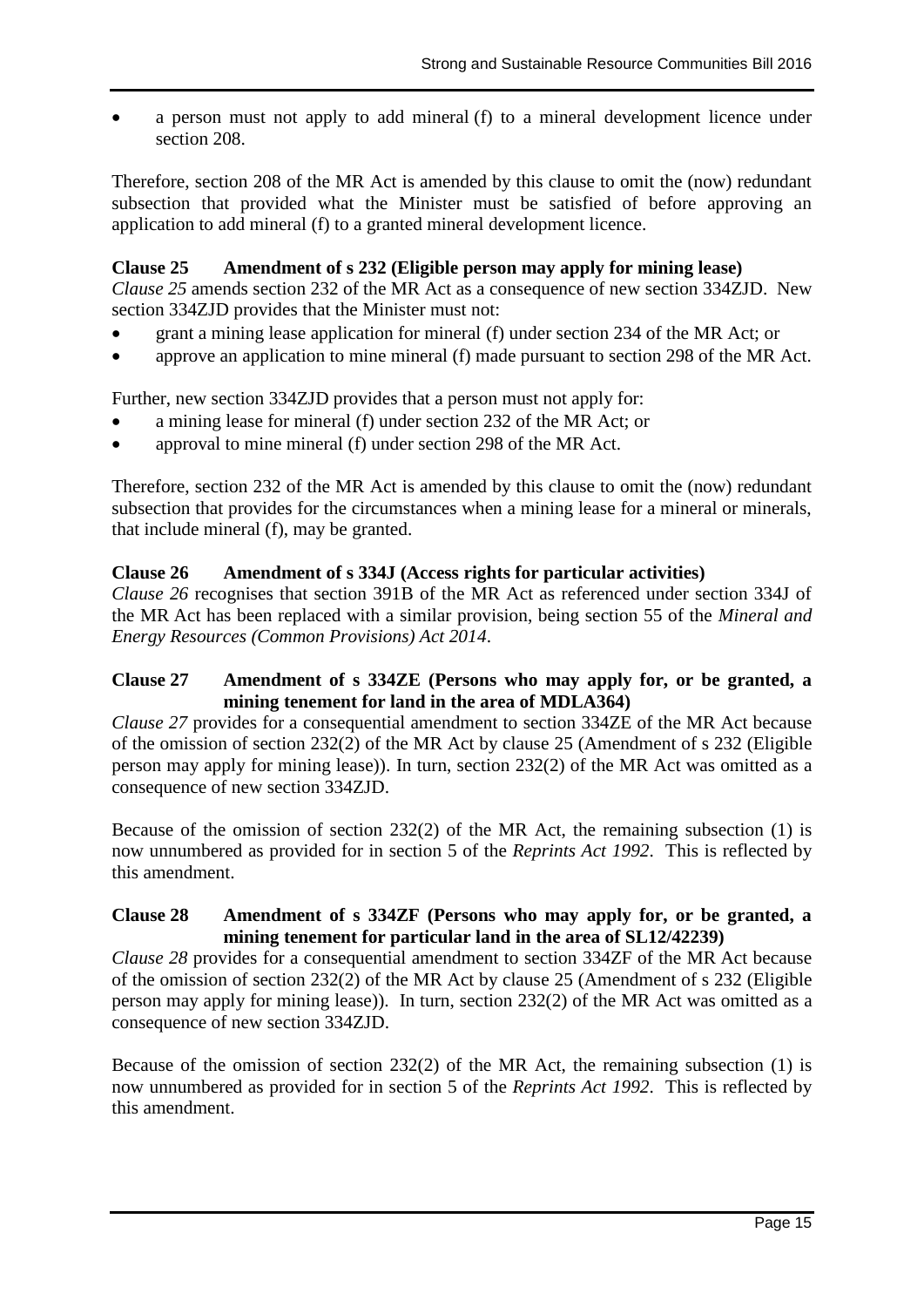### **Clause 29 Insertion of new ch 12, pt 4A**

*Clause 29* inserts new Chapter 12, Part 4A into the MR Act. Chapter 12, Part 4A inserts new sections 334ZJA to 334ZJG, inclusive, into the MR Act.

Generally, this part will provide for a prohibition on underground coal gasification activities, for the extraction or production of mineral (f) as defined in section 6 of the MR Act.

### **Part 4A (Moratorium relating to mineral (f)) Division 1 (Preliminary) New section 334ZJA (Purpose of part)**

New section 334ZJA provides for matters relating to a moratorium for mineral (f).

### **New section 334ZJB (Relationship with other provisions)**

New section 334ZJB provides that the new sections within new Chapter 12, Part 4A, do not limit or otherwise affect or suspend rights or obligations of the holder of a mineral (f) development licence. In particular, new section 334ZJB lists the following where any right or obligation is not affected or limited by new Chapter 12, Part 4A:

- a relevant environmental condition; or
- the EP Act: or
- the *Petroleum and Gas (Production and Safety) Act 2004*, Chapter 3; or
- another Act relating to mining tenements (e.g. *Mineral and Energy Resources (Common Provisions) Act 2014*).

### **New section 334ZJC (Inconsistency with other provisions)**

New section 334ZJC provides for when there may be an inconsistency between other provisions of the MR Act, or the conditions detailed in a mineral (f) development licence. In such circumstances, the provisions detailed in new Chapter 12, Part 4A will apply to the extent of the inconsistency.

### **Division 2 (Activities for mineral (f)) New section 334ZJD (Prohibitions relating to mineral (f))**

New section 334ZJD provides that the Minister must not approve or grant an application already made pursuant to sections 197, 208, 232 and 298 or renew a mineral (f) development licence as provided for in section 197A of the MR Act. This section also provides that certain applications relating to mineral (f) under certain sections of the MR Act cannot be made.

The Minister must not approve or grant the following applications that have already been made pursuant to the MR Act:

- an application made under section 197 to renew a mineral (f) development licence; or
- an application made under section 208 to add mineral (f) to a mineral development licence; or
- an application for the grant of a mining lease for mineral (f) made under section 232; or
- an application made under section 298 to mine mineral (f).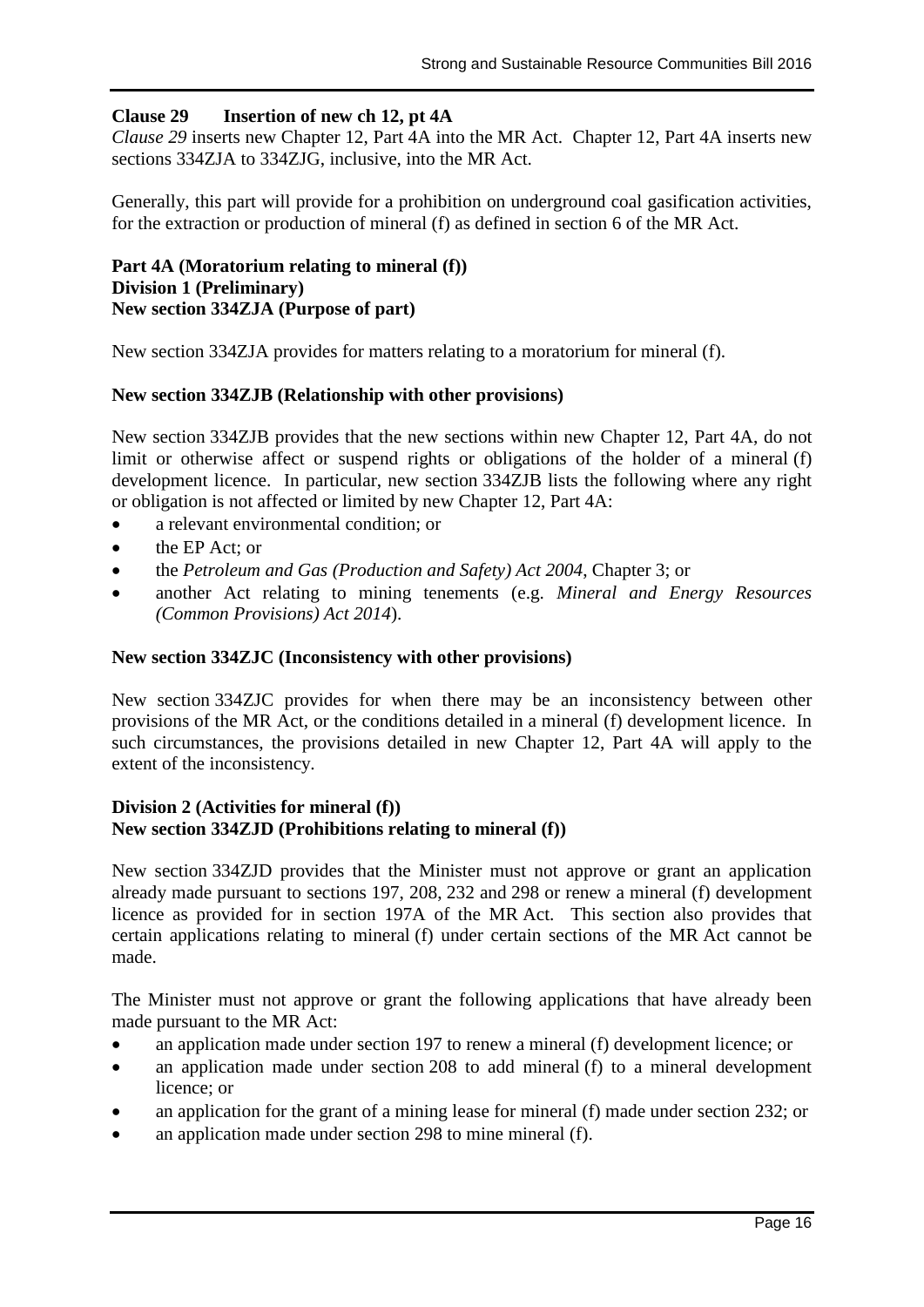A person, who would ordinarily be eligible to make an application under the MR Act, must not do so if the application is for any of the following:

- to renew a mineral development licence under section 197, if the application is made for mineral (f), or another mineral and mineral (f); or
- to add mineral (f) to a mineral development licence under section 208; or
- for a mining lease under section 232 if the application identifies mineral (f), or another mineral and mineral (f); or
- to add a mineral to a mining lease, under section 298, if the application is made for mineral (f), or another mineral and mineral (f).

New section 334ZJD also provides a clarification that despite the Minister not being allowed to approve or grant the applications detailed under this new section, or a person not being allowed to make an application detailed under this new section, the section does not apply to the renewal of a mineral (f) development licence because of new section 334ZJG.

## **New section 334ZJE (Activities under mineral (f) development licence)**

New section 334ZJE provides that any activity that relates to mineral (f), authorised under the MR Act or any other Act relating to mining, such as the carrying out of underground coal gasification, is no longer authorised to be carried out.

However, new section 334ZJE also provides for the types of activities (for example, environmental) that are authorised to be carried out in the area of a mineral (f) development licence; defining these as 'rehabilitation activities'.

# **New section 334ZJF (Obligations under mineral (f) development licence)**

New section 334ZJF provides that:

- if the only activities a holder of a mineral (f) development licence may carry out are those detailed at new section 334ZJE as 'rehabilitation activities', then the holder's 'rent obligation' may be waived by the Minister for all or part of the term of the mineral (f) development licence;
- if the only activities a holder of a mineral (f) development licence may carry out are rehabilitation activities, the Minister may by written notice, waive or reduce another obligation of the holder in relation to mineral (f) for all or part of the term of the mineral (f) development licence;
- 'obligation' means an obligation under the MR Act, or a condition of the mineral (f) development licence; and
- 'rent obligation' means the obligation to pay rental on the licence.

For example, it is a condition of a mineral (f) development licence for its holder to submit reports to the Minister about authorised activities carried out for the mineral (f) development licence. Such a condition may be waived by the Minister for the period determined by the Minister, and may be for the whole of the current term, or for part of the current term, of the mineral (f) development licence.

However, any other reporting obligation under another Act (e.g. EP Act), cannot be waived by the Minister administering the MR Act and must still be complied with.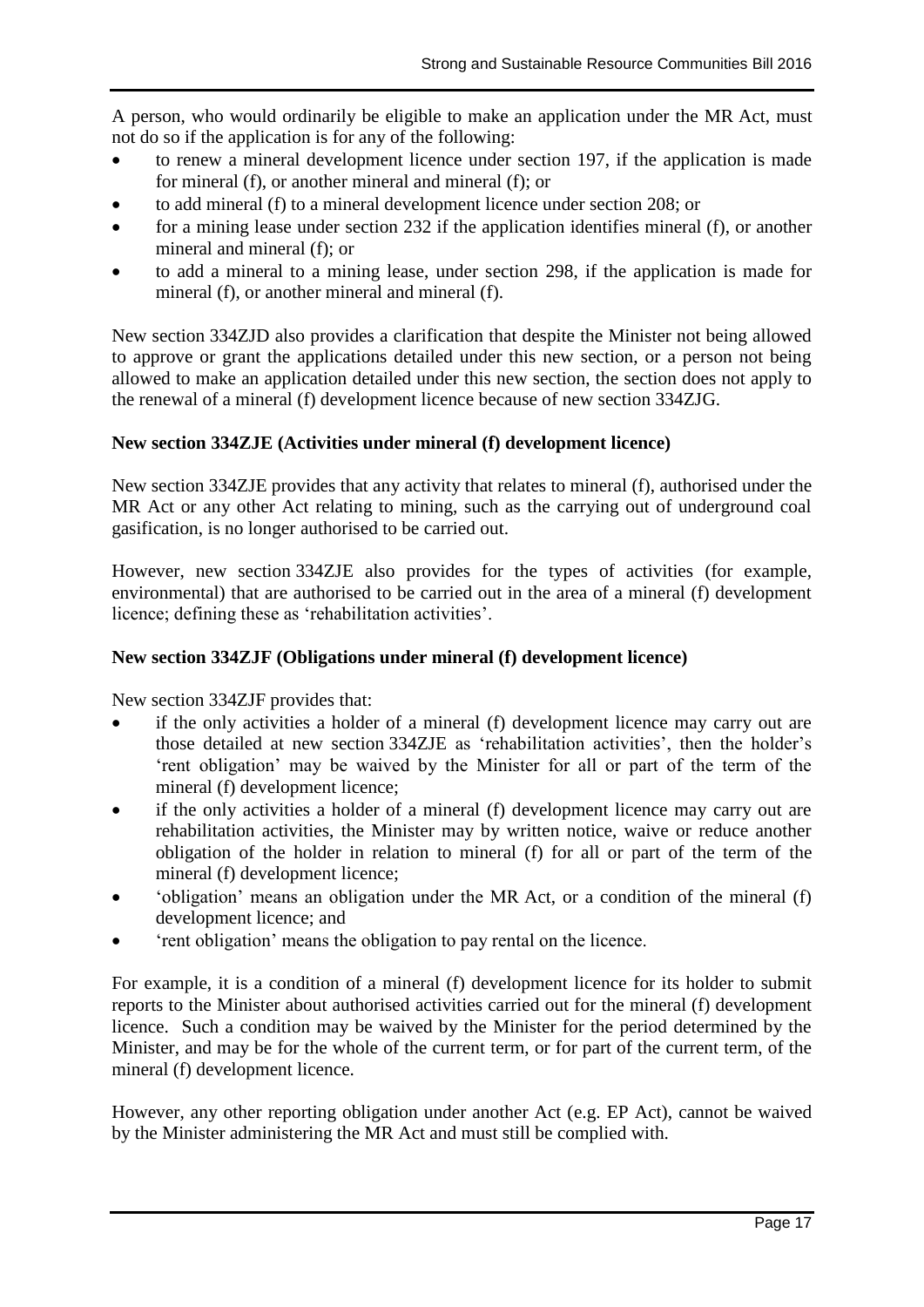Another example is a condition of the mineral (f) development licence to carry out an activity that, but for new section 334ZJE(1), would ordinarily have been authorised for a mineral (f) development licence. This would include activities that are the carrying out of underground coal gasification.

Again, such a condition may be waived or reduced by the Minister for the period determined by the Minister. This period may be for the whole of the current term, or for part of the current term of the mineral (f) development licence.

However, any other obligation or condition to carry out certain activities under another Act (e.g. EP Act), cannot be waived by the Minister administering the MR Act and must still be complied with.

### **New section 334ZJG (Automatic renewal of mineral (f) development licence)**

New section 334ZJG provides for the automatic renewal of a mineral (f) development licence in certain circumstances.

If the only activities a holder of a mineral (f) development licence may carry out are those detailed at new section 334ZJE(2) as 'rehabilitation activities', then the mineral (f) development licence is taken to be renewed.

## **Clause 30 Amendment of s 363 (Substantive jurisdiction)**

*Clause 30* amends section 363 of the MR Act to correct a simple drafting omission identified during the preparation of this Bill.

## **Clause 31 Amendment of sch 2 (Dictionary)**

*Clause 31* provides for the amendment of Schedule 2, Dictionary to the MR Act. This clause provides for:

- the definition of terms used throughout new Chapter 12, Part 4A and Chapter 13, Part 4; and
- a consequential amendment to the definition of '*proposed lease area*', in Schedule 2, Dictionary to the MR Act because of the omission of section 232(2) of the MR Act by clause 25 (Amendment of s 232 (Eligible person may apply for mining lease)). In turn, section 232(2) of the MR Act was omitted as a consequence of new section 334ZJD.

Because of the omission of section 232(2) of the MR Act, the remaining subsection (1) is now unnumbered as provided for in section 5 of the *Reprints Act 1992*. This is reflected by this amendment.

# **Schedule 1 Dictionary**

Schedule 1 is the dictionary which defines particular words used in the Bill to aid in interpretation of the legislation.

An *agent* of an owner or a related body corporate of an owner, means a person who has actual, implied or ostensible authority to act on behalf of the owner or related body corporate.

An *EIS* is an environmental impact statement made under section 51(2)(b) of the EP Act or section 33(1) of the SDPWO Act.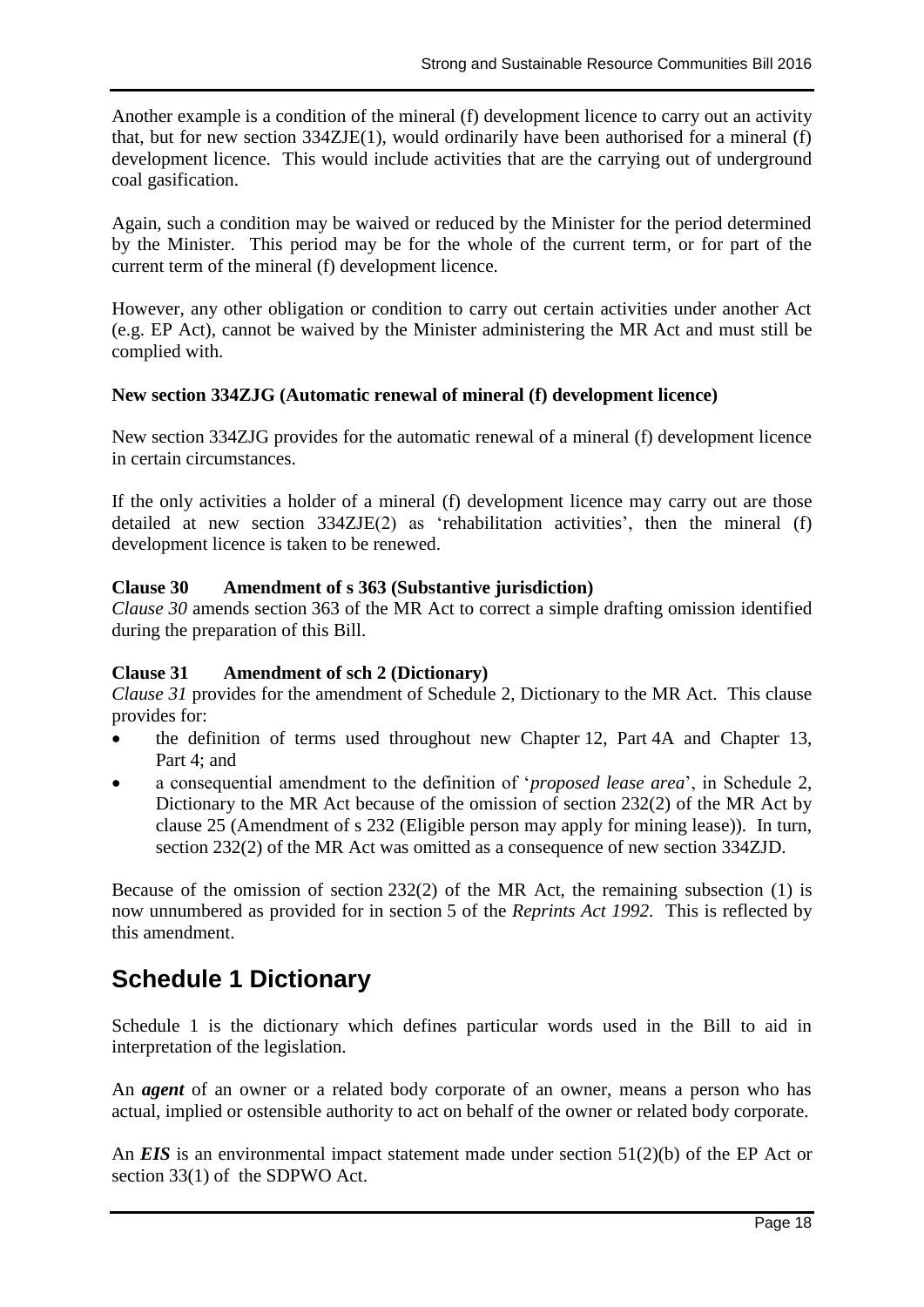A *fly-in fly-out worker* is a worker who travels by aeroplane, or another means, such as a car or bus, from a place that is not a nearby regional community to work on the operational phase of a large resource project.

A *large resource project* is a resource activity (defined in the EP Act) that involves geothermal; GHG storage; mining and petroleum activities that are subject to an EIS under either the EP Act or the SDPWO Act.

*Mineral* as defined under the MR Act is a substance naturally occurring as part of, dissolved or suspended in water on, within or extracted from the earth's crust.

*Mining lease* is a lease granted under the MR Act.

A *nearby regional community*, for a large resource project, means a town, the name of which is published on the department's website under section 13. The town also has a population of more than 200 people and within 100 kilometres of a large resource project; or as determined and notified in writing by the Coordinator-General to the owner of the project. The criteria that the Coordinator-General may consider when determining whether a locality or urban centre is specifically included or excluded from the published list regardless of its distance from the project and size might include:

- worker safety;
- travel conditions;
- the practical capacity of a small township to supply skilled labour to the project; and
- existing practices for the provision of labour from a community to the project area.

The *operational phase* is the period from when the production of coal, a mineral or petroleum product starts and finishes.

An *owner* of a large resource project is the holder of the project mining or petroleum leases.

*Petroleum* is substance extracted or consisting of hydrocarbons that occur naturally in the earth's crust, as defined under section 10 of the *Petroleum and Gas (Production and Safety) Act 2004*.

*Petroleum lease* is a lease granted under the *Petroleum and Gas (Production and Safety) Act 2004* or the *Petroleum Act 1923.*

The *Planning and Environment Court* is continued in existence under section 435 of the *Sustainable Planning Act 2009.* The Planning and Environment Court hears matters, for example, in relation to the conditions set in an EIS by the Coordinator-General to manage the social impacts of a project.

*Principal contractor* means the person that operates all or a significant part of the large resource project for the owner of the project.

*Related body corporate* is where a body corporate is a holding company or subsidiary of another body corporate for the owner of a large resource project; as defined under section 50 of the *Corporations Act 2001* (Cwth).